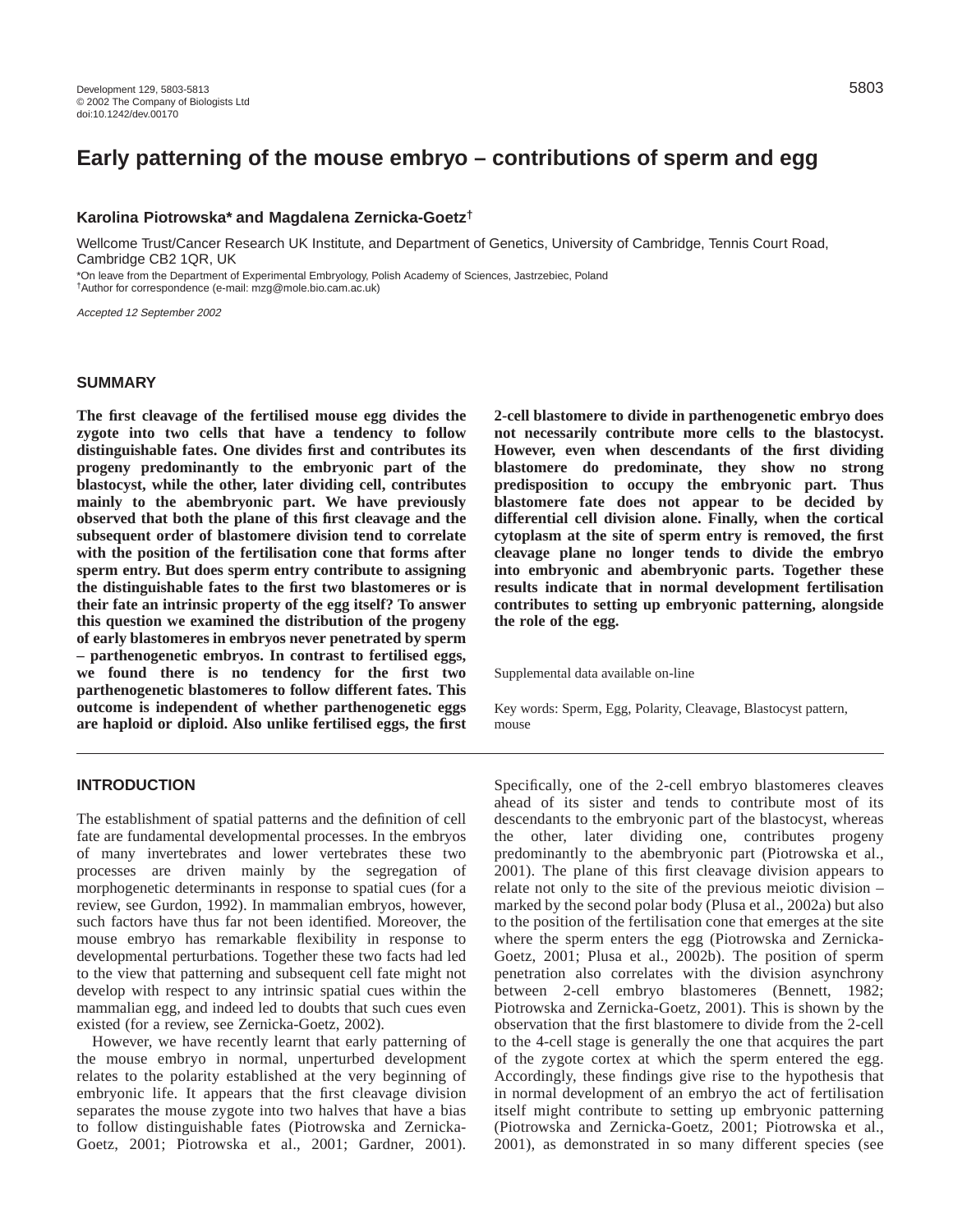Goldstein and Hird, 1996; Sawada and Schatten, 1989; Sardet et al., 1989; Roegiers et al., 1999; Vincent and Gerhart, 1987).

The role of the sperm in the early patterning of the mouse embryo has been questioned by Davis and Gardner (Davis and Gardner, 2002) who have monitored the position of sperm components taken up into the egg cytoplasm, namely the anterior part of the sperm tail and the sperm-derived mitochondria, and related these to the first cleavage. Unlike the earlier studies, they did not however mark the position of the fertilisation cone, the egg's immediate cytoskeletal response to sperm penetration, and this may help explain the discrepancy between the interpretation of data from the different groups. In addition to these two points of view it is possible that the oocyte itself possesses an endogenous polarity that is effectual only in the context of a role for the sperm.

These viewpoints could be evaluated by studying the early patterning in eggs lacking a sperm – parthenogenetic embryos. Parthenogenetically activated mouse eggs can develop into blastocysts and some even to early post-implantation stages, by which point they die owing to lack of expression of certain paternally derived genes (Barton et al., 1984; McGrath and Solter, 1984). A comparison of fertilised and parthenogenetically activated embryos could provide further insight into roles that the sperm might have. If sperm penetration contributes to a symmetry-breaking event, is its impact achieved by providing a positional cue that polarises the embryo and affects the ensuing cleavage pattern, or is it by influencing the synchrony of early cleavage divisions? It can be argued that any initial asynchrony of cleavage could be sufficient to explain differential blastomere fate. This is because the first dividing blastomere might contribute a greater proportion of smaller cells earlier and these would contribute to the embryonic part as they would be preferentially enclosed by the bigger, later dividing cells. Hence if embryo patterning arises solely from the asynchrony in the second cleavage between 2-cell blastomeres, one can expect that patterning should be normal in parthenogenetic embryos, where cleavage divisions are also asynchronous. In such a case the first blastomere to divide in parthenogenetic embryos would also be expected to contribute preferentially to the embryonic part, as in zygotes. Alternatively, if sperm entry provides a positional cue that polarises the embryo, the early patterning of parthenogenetic and fertilised embryos should differ.

To address whether 2-cell blastomeres have a tendency to follow distinguishable (embryonic and abembryonic) fates without any reference to the event of fertilisation, we have now studied development of early patterning in parthenogenetic eggs. To this end we used three different methods to activate eggs parthenogenetically – one that yields haploid eggs and two others that yield diploid eggs. Our studies reveal that both the spatial contributions of progeny of 2-cell blastomeres to the blastocyst and the consequences of asynchrony in the early cleavage divisions differ between fertilised and parthenogenetic embryos. These findings are supported by further experiments to examine the order of division and developing spatial pattern in fertilised eggs in which the cortical cytoplasm at the site of sperm penetration has been removed. Together these results implicate a role for the sperm in both of these processes and indicate that although cleavage asynchrony contributes to assigning cells to specific blastocyst regions, on its own it appears insufficient to define the blastomeres' fate.

### **MATERIALS AND METHODS**

#### **Eggs**

Eggs were collected from  $F_1$  (C57BL/6  $\times$  CBA) females induced to superovulate by intraperitoneal injection of 7.5 IU of pregnant mares serum gonadotrophin (PMS, Intervet) followed 48 hours later by 7.5 IU of human chorionic gonadotrophin (hCG, Intervet). Metaphase IIarrested oocytes were collected 14-15 hours after hCG injection, in PBS containing 200 IU/ml of hyaluronidase, to disperse cumulus cells, and then transferred to FHM medium (Speciality Media, Inc. Lavallette, NJ) supplemented with bovine serum albumin (BSA, 4 mg/ml) (FHM + BSA). Eggs were artificially activated 16-17 hours after hCG by treatment with 7% ethanol (in FHM+BSA) for 8 minutes. This usually resulted in 60-70% of eggs being activated. We followed two routes to obtain diploid parthenogenetic embryos. In the first group, eggs were subjected to artificial activation and then a 3 hours cytochalasin D  $(1 \mu g/ml)$  treatment to inhibit the extrusion of the second polar body. In the second group, artificially activated embryos were allowed to complete the second meiosis and extrude their polar body, but subsequently (1 hour after extrusion) those polar bodies were electrofused back to the eggs using an Electro Cell Manipulator (BTX 2001; BTX Inc., San Diego, CA, USA). Fusion was induced by three 90 V DC pulses, each of 35 µseconds duration, in PBS. The distance between the electrodes in the chamber was 0.75 mm. Fusion occurred within 10-15 minutes and usually resulted in approximately 80% of eggs with the polar body fused to them. In an additional series of experiments newly fertilised zygotes were marked at the fertilisation cone, which forms above male chromatin and indicates the sperm entry position, as previously described (Piotrowska and Zernicka-Goetz, 2001). Briefly, fluorescent (FITC labelled) beads (approximately 3 µm diameter; Polysciences, Inc.) were placed in FHM medium containing 300  $\mu$ g/ml phytohaemagglutinin for 30 minutes and then transferred to a chamber containing eggs in FHM+BSA. Individual beads were mounted on the tip of a bevelled, sharpened micropipette which was then introduced through the zona pellucida to place the bead in contact with the membrane of the fertilisation cone. Once the bead had adhered, the micropipette was withdrawn.

Such activated or fertilised eggs were transferred into KSOM medium supplemented with amino acids (KSOM+AA) and with 4 mg/ml of BSA (Speciality Media, Inc. Lavallette, NJ) and cultured in 5% CO2 and at 37°C to the 2-cell stage when their blastomeres were labelled. Embryos were observed under an inverted (Leica) microscope using DIC optics and micromanipulated with Leica micromanipulators using a De Fonbrune suction-force pump.

#### **Micromanipulation**

The additional series of experiments was designed to assess the role of the position at which sperm entered the egg. Zygotes were recovered shortly after fertilisation and their fertilisation cones were labelled with a fluorescent bead as described above. Such eggs were cultured further, until the male pronucleus had migrated towards the egg centre (approximately 3 hours after fertilisation), at which stage the region of the egg that was marked by the bead was removed by micromanipulation using techniques similar to those described by McGrath and Solter (McGrath and Solter, 1983). This operation removed approximately 13% of the egg volume. The site from which the bead marking the sperm entry was removed was relabelled by attaching another fluorescent bead. In a group of control eggs another region of the cortex of the zygote (approximately 90° from the visible fertilisation cone) was removed instead.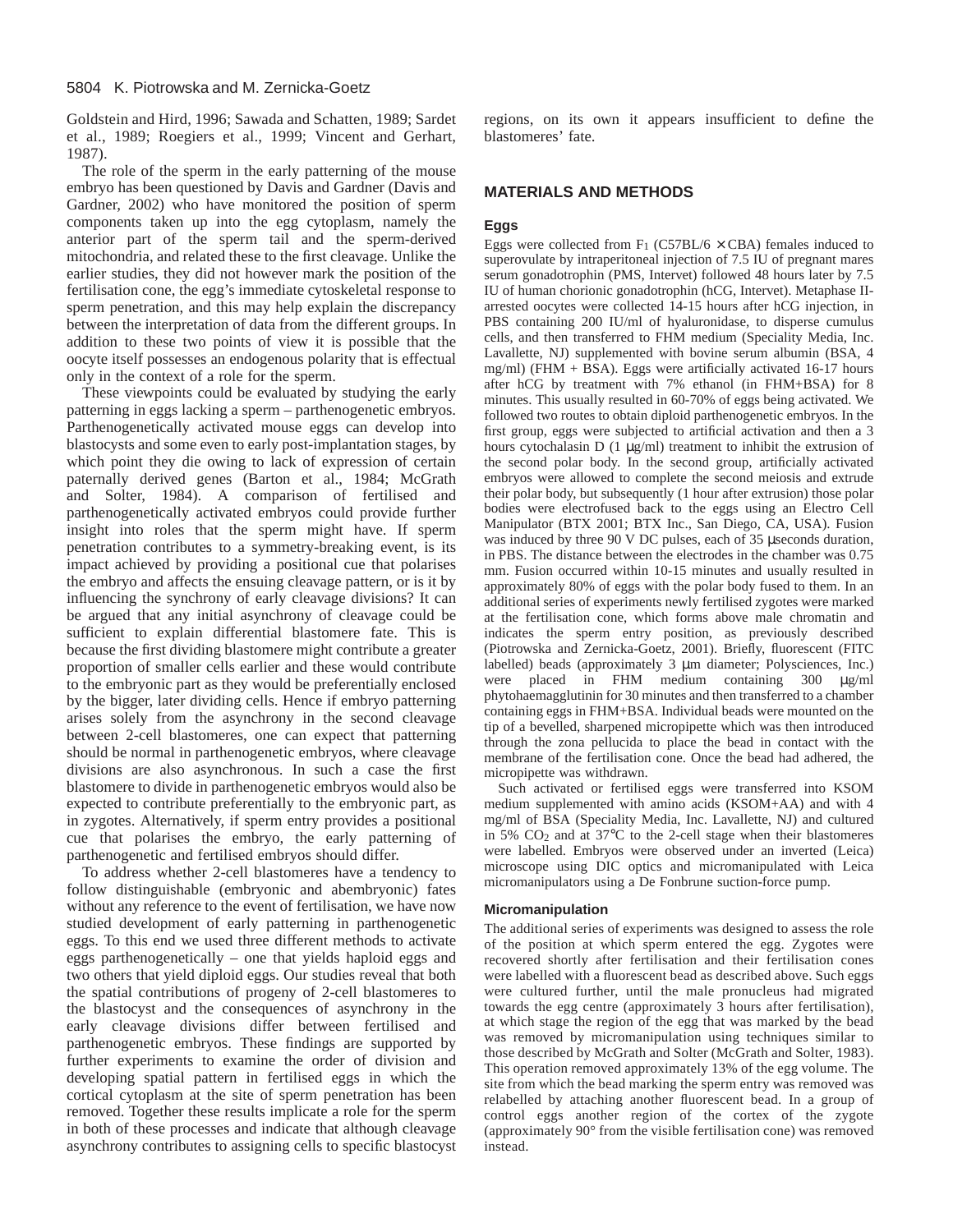

#### **Labelling of blastomeres**

DiI, DiD or DiO (Molecular Probes) was dissolved in virgin olive oil at 60°C, allowed to cool and then used immediately. Labelling was accomplished by pressing the tip of the injection needle against the blastomere membrane avoiding its penetration, then expelling a microdroplet against the membrane, which absorbed the dye. Embryos with blastomeres labelled with dyes of different colours were subsequently cultured in KSOM+AA medium in 5% CO<sub>2</sub> and at 37°C. They were first observed every 30-40 minutes during their 2- to 4-cell stage transition to evaluate the order of blastomere division and finally at the expanding blastocyst stage when they were analysed by confocal microscopy.

#### **Analysis**

Confocal analysis of blastocysts was performed on live embryos. Blastocysts were observed by taking optical sections every 7  $\mu$ m. By examining all sections in each series, it was possible to determine the distribution of labelled cells into the embryonic part (a part including the polar trophectoderm and 'deeper' cells of the inner cell mass – ICM), abembryonic part (a part including mural trophectoderm**)** and a boundary zone between them. The boundary zone between these two parts was defined as a layer approximately one cell deep and parallel to the blastocoelic surface of the ICM as suggested in a previously described model (Piotrowska and Zernicka-Goetz, 2001). In the first analysis, blastocysts were scored depending upon the degree to which predominantly embryonic or abembryonic clones extended beyond this boundary zone according to the criteria defined in the legend to Fig. 2. The angle between the clonal border and the boundary zone was defined by examining a series of eight to ten confocal sections for each parthenogenetic blastocyst to evaluate both the position of the clonal borders and the blastocoel, which we drew as a line at the mid-points between cell boundaries, and tangential to the cavity respectively.

In a separate analysis of the distribution of descendants derived from the first versus second 2-cell blastomere to divide, we scored the cellular composition of all three parts of the blastocyst: embryonic, abembryonic and the boundary zone. Owing to the uneven labelling of cell membranes with dyes used here and lack of definition of the boundaries between the cells, it was difficult to obtain precise counts of cell numbers of intact embryos, therefore these counts should be regarded only as estimates. To be able to calculate a total number of cells derived from each (early and late dividing) blastomere in the whole blastocyst, we dissociated each of the embryos into individual cells and counted them. To this end, after confocal microscopy, we briefly exposed the blastocysts to acid Tyrode's solution to remove the zona pellucida and then we treated them with 0.5% trypsin (in Hank's buffered saline with 0.04% EDTA) for 5 minutes at 37°C before dispersing them into individual cells using thorough pipetting. Each cell in the blastocyst was either completely or substantially labelled by one of the two dyes.

### **RESULTS**

# **Experimental design: generating parthenogenetic eggs**

In order to gain insight into the extent to which sperm penetration acts as a positional cue for the development of pattern in preimplantation mouse embryos or whether early patterning is exclusively an intrinsic property of the oocyte, we generated three types of artificially activated eggs (Fig. 1). The first group comprised eggs that were activated by treatment with 7% ethanol (Materials and Methods) and so extruded their second polar body and therefore remained haploid. However, as haploid embryos lack half of the normal chromosome set and so could be argued to have somewhat compromised development, we used two different ways to generate diploid parthenogenetic eggs. Thus, a second group of eggs was artificially activated, but extrusion of the second polar body was inhibited by cytochalasin treatment, generating diploid embryos. Because this treatment interferes with the second meiotic division that itself might contribute to the orientation of the first cleavage, our third group consisted of activated eggs that were allowed to complete the meiotic division, but their extruded second polar bodies were then rejoined to the eggs by electrofusion.

To follow the fate of descendants derived from 2-cell blastomeres and their contribution to specific parts of the blastocyst we marked them with dyes of different colours (Piotrowska et al., 2001). The distribution of the two types of progeny was analysed by dividing the blastocysts into 3 parts: embryonic, abembryonic and a boundary zone between them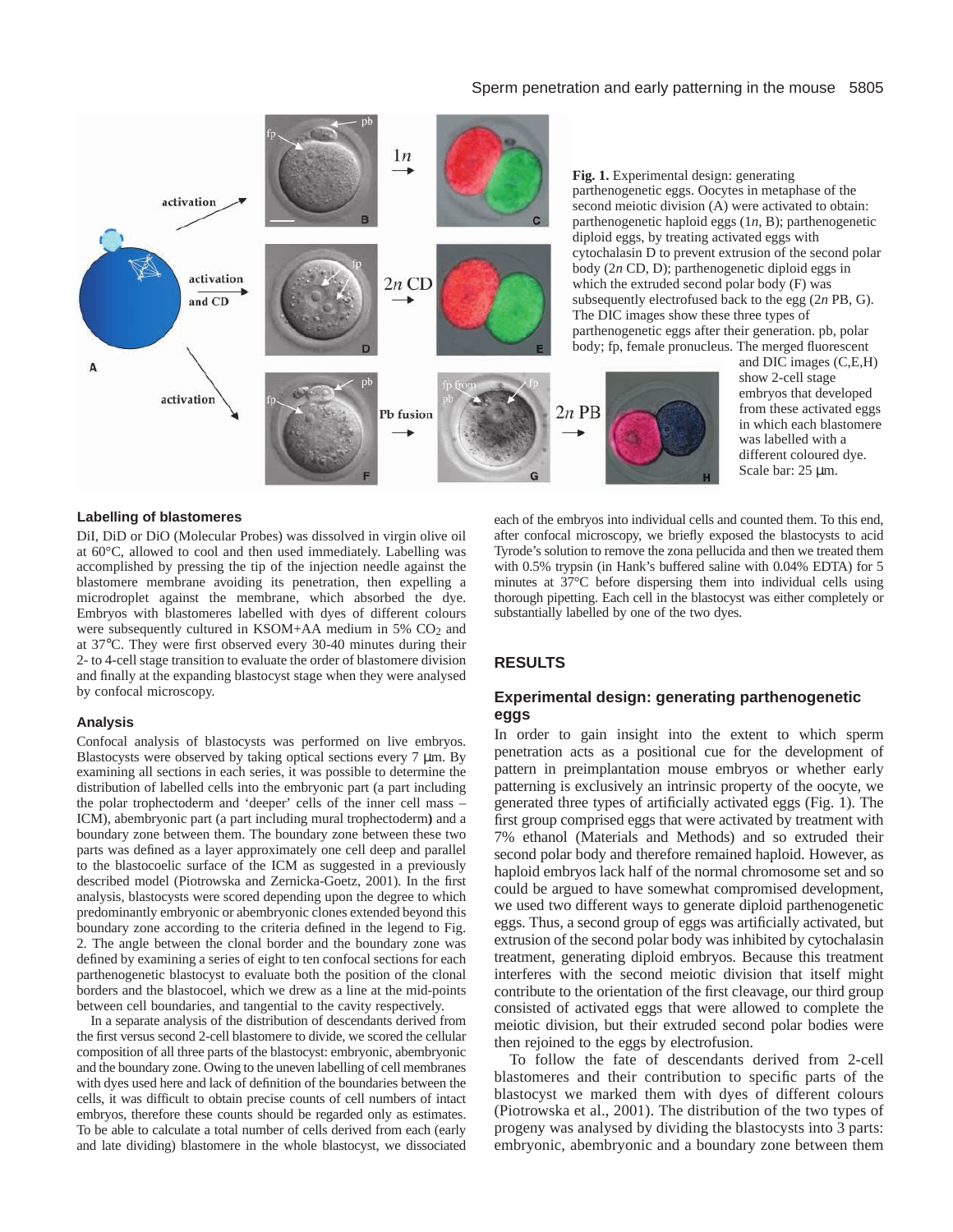### 5806 K. Piotrowska and M. Zernicka-Goetz



where 3 cells crossed the boundary, blastocysts were scored +. When 4-5 cells, or more than 5 cells failed to respect the boundary they were scored – and – –, respectively. In the table, the degree to which predominantly embryonic clones extend to the abembryonic part are shown in red. The degree to which abembryonic clones extend to the embryonic part are shown in blue. The micrographs represent individual optical sections mid-way through the embryo to show the cavity, which occupies the lower half of each blastocyst. The boundary zone is marked with white dashed lines and the border of the blastocoel has been traced on to a central section and is shown projected onto each of the other sections as a blue dashed line. The clonal border is marked with a yellow dashed line. The examples shown in the micrographs are all from haploid parthenogenetically activated eggs. Scale bar: 25 µm.

defined as a layer approximately one cell deep and parallel to the blastocoelic surface of the ICM, as previously described (Piotrowska et al., 2001). We refer to regions of the blastocyst lying on either side of this boundary zone as the embryonic or abembryonic parts, according to whether they include ICM or the blastocoel, respectively. Two types of analysis enabled direct comparisons to be made with the distribution of progeny of blastomeres in fertilised embryos (Piotrowska et al., 2001). The first excluded cells lying in the boundary zone and assessed the extent to which clones derived from each 2-cell blastomere extended beyond it. The second analysis focused on the specific contribution of descendants of the first versus the second 2-cell blastomere to divide into each of the three parts of the blastocyst: embryonic, abembryonic and the boundary zone. We also evaluated the relationship between the clonal border (the interface between descendants of the 2-cell blastomeres, a reflection of the first cleavage plane) and the boundary zone (the morphological division of the blastocyst into its embryonic and abembryonic parts) for each embryo.

# **Parthenogenetic eggs differ from fertilised eggs in the fate of their 2-cell blastomeres**

In the first analysis of the distribution of the progeny of 2-cell

parthenogenetic blastomeres, blastocysts were classified into four categories depending upon the extent to which they conformed to the expectation (based on zygotes) (Piotrowska et al., 2001) that the embryonic part would be derived predominantly from one 2-cell blastomere and the abembryonic part from the other. The progeny of each 2-cell blastomere were scored separately according to the number of its descendants that instead of being localised in either the embryonic or abembryonic part, had come to lie in the opposite part of the blastocyst, beyond the boundary zone. Blastocysts in which the 2-cell blastomere progeny occupied predominantly either the embryonic or abembryonic part, thus having only 3 or fewer cells of the clone (up to approximately 10% of the total cell number at this stage) lying beyond the designated boundary zone, were scored as either ++ (0-2 cells beyond) or + (3 cells beyond). If more than 3 cells were found on the other side of the boundary zone, blastocysts were scored as either – (4 cells beyond) or – – (5 or more cells beyond) (Fig. 2A-H).

# Haploid parthenogenetic eggs

We found that the pattern of blastocysts in haploid parthenogenotes was very variable. Thus, only 31% (8/26) and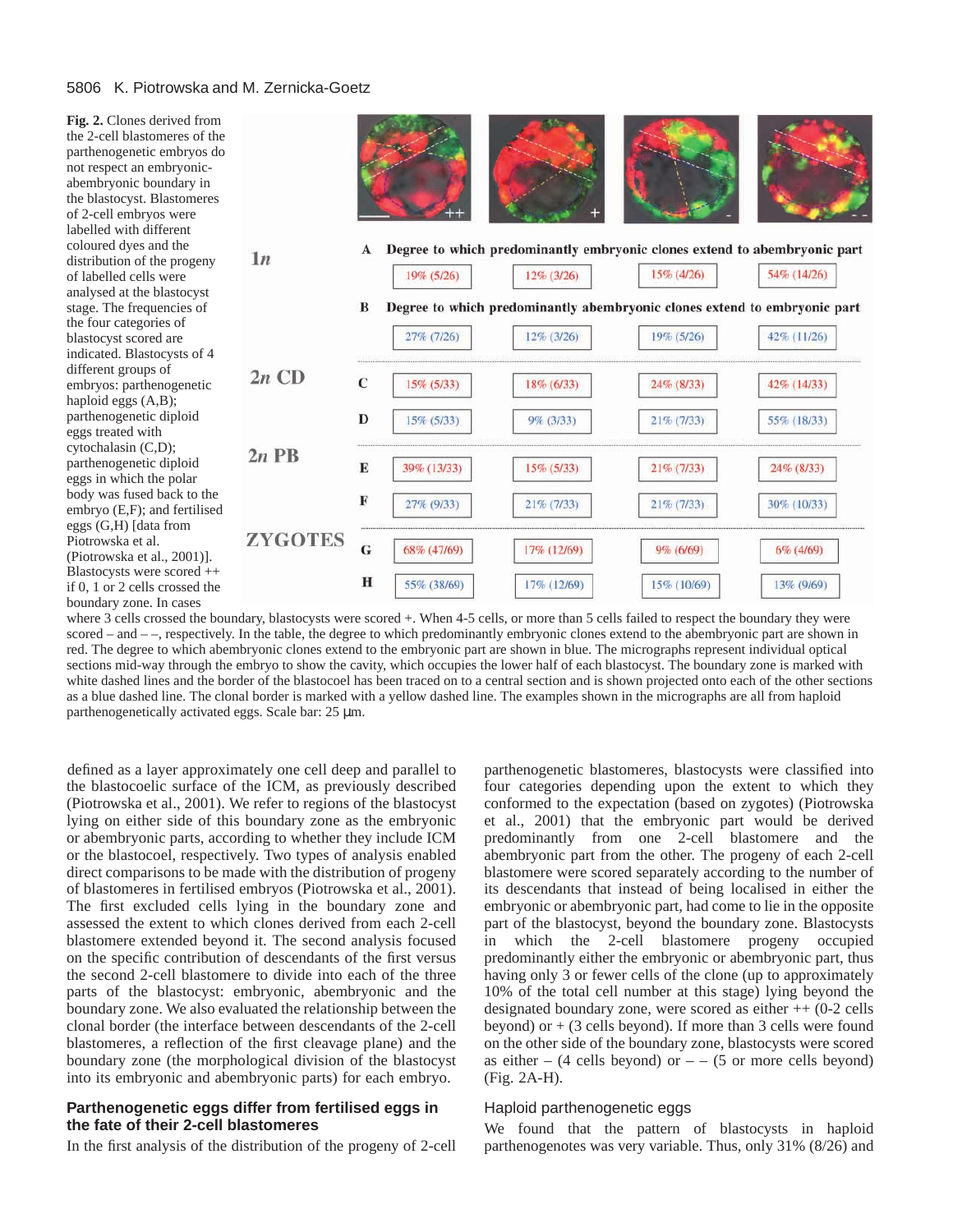# Sperm penetration and early patterning in the mouse 5807



**Fig. 3.** Comparison of the boundaries between clones derived from 2-cell blastomeres in zygotes and parthenogenetically activated eggs. (A-D) Individual confocal sections of blastocysts in which the clonal border of the 2-cell stage progeny (yellow dashed line) is tilted with respect to the boundary zone between the embryonic and abembryonic parts (white dashed lines). Blastomeres of fertilised or parthenogenetically activated embryos labelled with different coloured dyes at the 2-cell stage and cultured to the blastocyst stage. The four examples are of the frequently found patterns of clonal distribution in fertilised eggs (A), haploid parthenogenetically activated eggs (B), diploid parthenogenetically activated eggs generated by cytochalasin treatment (C) or electrofusion (D). (E) Series of confocal sections of an individual blastocyst developed from parthenogenetic diploid cytochalasin-treated embryo. The boundary zone is marked with white dashed lines and the border of the blastocoel has been traced on to a central section and is shown projected onto each of the other sections as a red, blue or green dashed line. The clonal border is marked with a yellow dashed line. Panels a-j show individual optical sections at 7.5  $\mu$ m intervals as a 'z-series'. Panels k and l show the dissociated cells of this blastocyst observed by fluorescence or DIC optics respectively. Note that all cells are labelled but not uniformly throughout. (F) Series of confocal sections of the individual blastocyst developed from a fertilised embryo. The boundary zone is marked with red dashed lines and the border of the blastocoel was traced on to a central section and is shown projected onto each of the other sections as a white dashed line. Panels a-h show individual optical sections at 7  $\mu$ m intervals as a 'z-series'. Panels i and j show the dissociated cells of this blastocyst observed by fluorescence or DIC optics respectively. Scale bar: 25  $\mu$ m (in A for A-D and E for E,F).

39% (10/26) of blastocysts had clones that occupied predominantly the embryonic or abembryonic parts respectively  $(+$  and  $+$  categories in Fig. 2A,B). This contrasts with 85% and 72% in the comparable categories in the case of fertilised embryos [Fig. 2G-H, data from Piotrowska et al. (Piotrowska et al., 2001)]. Half (54%) of haploid parthenogenetic embryos, compared to 6% in zygotes, fell into the  $-$  – category in which the spatial orientation of the border between 2-cell blastomere clones departs dramatically from the boundary zone (Fig. 2, another example of this distribution is shown in Fig. 3B). Thus in contrast to fertilised eggs, the

majority of progeny of each 2-cell blastomere in haploid parthenogenotes tended not to lie exclusively in either the embryonic or abembryonic parts of the blastocyst, but was distributed throughout the embryonic-abembryonic axis. When we measured the angle between the clonal border and the embryonic-abembryonic boundary in parthenogenetic blastocysts we also found it to be much greater  $(59^\circ \pm 25^\circ, 7$ able 1 and 46°±38°, Table 2; also see below) in comparison with that of fertilised embryos  $(26^{\circ} \pm 19^{\circ})$  (Piotrowska et al., 2001). Thus, this second assessment confirms that the position of the border of clones derived from each 2-cell blastomere bears no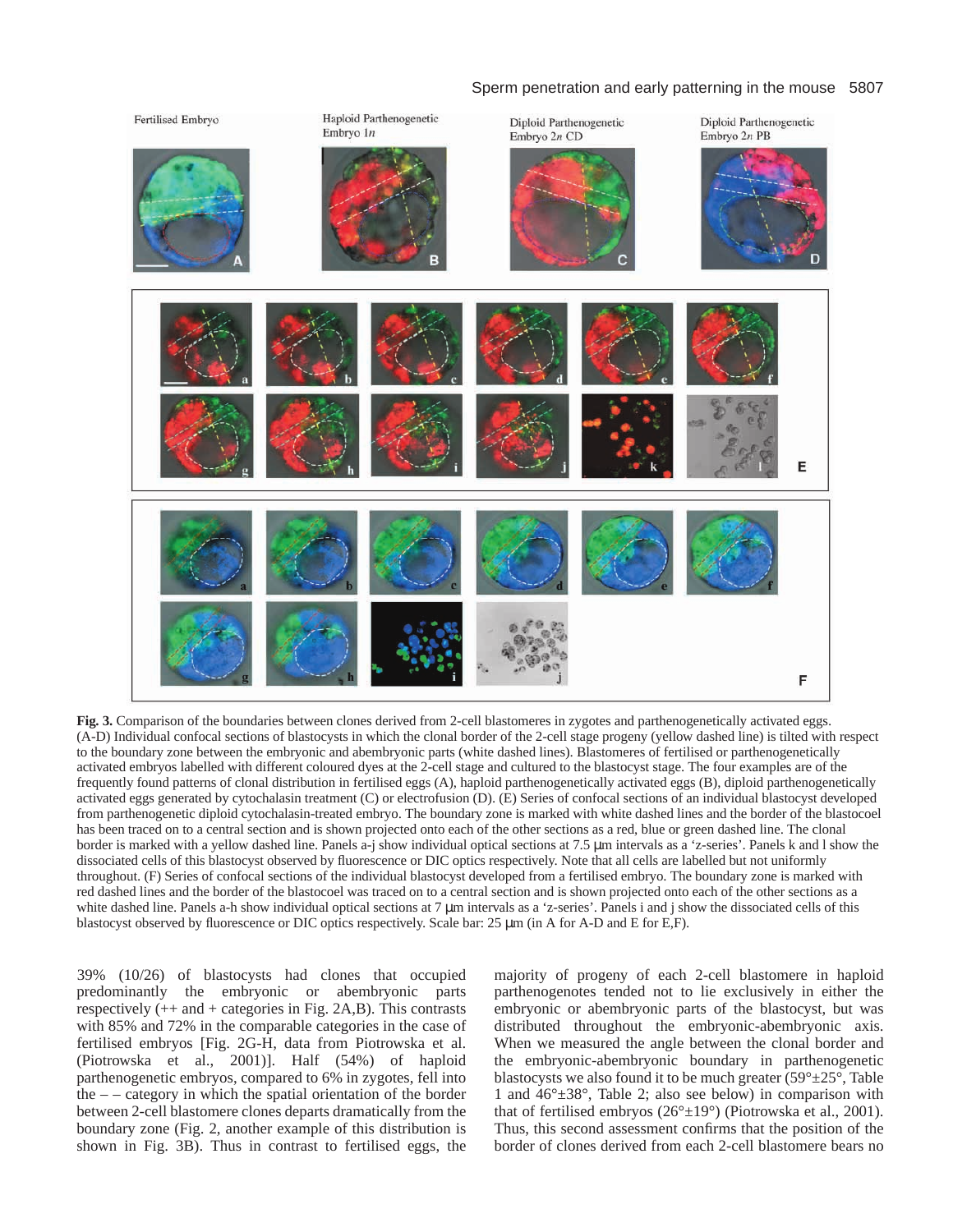|                | more cells to the blastocyst <sup>*</sup> |       |           |           |       |                   |       |             |             |       |                  |       |       |      |      |
|----------------|-------------------------------------------|-------|-----------|-----------|-------|-------------------|-------|-------------|-------------|-------|------------------|-------|-------|------|------|
| Name           |                                           |       |           | %         |       | Early<br>crossing |       |             |             |       | Late<br>crossing |       |       |      |      |
| (number of     | Total                                     | Total | Total     | Embryonic | Early | $BZ$ to           | Total | Total       | Abembryonic | Late  | $BZ$ to          | Total | % BZ  | %BZ  |      |
| blastocysts)   | cells                                     | early | embryonic | early     | in BZ | abembryonic       | late  | abembryonic | late        | in BZ | embryonic        | BZ    | early | late | Tilt |
| ln(14)         | 36.8                                      | 20.1  | 14.5      | 64        | 5.4   | 5.6               | 16.7  | 11.3        | 52          | 5.6   | 5.5              | 11.0  | 49    | 51   | 59.2 |
| $2n$ CD (13)   | 39.3                                      | 20.8  | 16.5      | 67        | 6.0   | 4.2               | 18.5  | 10.9        | 60          | 5.9   | 5.9              | 11.9  | 50    | 50   | 43.3 |
| $2n$ PB $(22)$ | 36.9                                      | 20.2  | 16.8      | 66        | 5.1   | 4.0               | 16.7  | 9.8         | 58          | 5.2   | 5.8              | 10.3  | 49    | 51   | 39.7 |
| No SEP $(14)$  | 33.1                                      | 18.1  | 13.2      | 53        | 5.5   | 5.6               | 15.1  | 9.9         | 43          | 4.5   | 6.3              | 10.0  | 55    | 45   | 40.6 |
| Con SEP $(17)$ | 31.6                                      | 17.6  | 13.2      | 84        | 4.2   | 2.4               | 13.9  | 9.2         | 76          | 4.9   | 2.2              | 9.1   | 45    | 55   | 30.2 |

### **Table 1. Distribution of descendants of first and second dividing 2-cell blastomeres when first blastomere contributes more cells to the blastocyst\***

\*Distribution of dye-labelled cells in blastocysts was determined by estimating the number of cells occupying the boundary zone or crossing to the far side of the boundary zone and lying in the other part of the blastocyst, as described in Materials and Methods. The number of cells derived from the early- dividing and late-dividing 2-cell blastomere were counted by dissociating each blastocyst after 3D confocal imaging, also as described. The number of cells in embryonic and abembryonic parts, defined as being those portions of the embryonic and abembryonic regions exclusive of the boundary zone, was determined by subtracting the boundary zone and boundary zone-crossing cell number estimates from the total number of labelled cells (early or late) then adding the boundary-crossing cells from the opposite part.

Abbreviations: BZ, boundary zone between the embryonic and abembryonic parts, consisting of a layer beginning at the blastocoel surface of the ICM and extending into the embryonic region to a depth of approximately one cell (thus including both ICM and polar trophectoderm). Tilt, the approximate angle between the plane of the BZ and the plane of the clonal border (see Materials and Methods). 1*n*, haploid parthenogenetic embryos; 2*n*, diploid parthenogenetic embryos, either from cytochalasin treatment (CD) or after electrofusion (PB); no SEP, fertilised eggs with the sperm entry point (SEP) removed; Con SEP, control fertilised embryos from which a fragment of the cytoplasm was removed from an area other than the SEP.

Mean values are indicated; for full dataset see Tables 1A, 2A, 3A, 4A and 5A presented as Supplemental data: [http://dev.biologists.org/supplemental.](http://dev.biologists.org/supplemental)

### **Table 2. Distribution of descendants of first and second dividing 2-cell blastomeres when second blastomere contributes more or even number of cells to the blastocyst\***

| Name<br>(number of<br>blastocysts) | Total<br>cells | Total<br>early | Total<br>embryonic | Embryonic<br>early | Early<br>in BZ | Early<br>crossing<br>$BZ$ to<br>abembryonic | Total<br>late | Total<br>abembryonic | %<br>Abembryonic<br>late | Late<br>in $BZ$ | Late<br>crossing<br>$BZ$ to<br>embryonic | Total<br>BZ | % BZ<br>early | % $BZ$<br>late | Tilt |
|------------------------------------|----------------|----------------|--------------------|--------------------|----------------|---------------------------------------------|---------------|----------------------|--------------------------|-----------------|------------------------------------------|-------------|---------------|----------------|------|
| ln(12)                             | 31.6           | 14.5           | 11.8               | 43                 | 4.0            | 5.4                                         | 17.1          | 10.4                 | 49                       | 5.3             | 6.8                                      | 9.3         | 44            | 56             | 45.6 |
| $2n$ CD $(11)$                     | 38.3           | 18.5           | 15.4               | 56                 | 5.3            | 4.7                                         | 19.7          | 11.6                 | 60                       | 6.0             | 6.8                                      | 11.3        | 46            | 54             | 48.4 |
| $2n$ PB $(11)$                     | 34.4           | 15.4           | 14.7               | 36                 | 5.1            | 5.1                                         | 19.0          | 9.5                  | 45                       | 5.1             | 9.5                                      | 10.2        | 50            | 50             | 30.6 |
| No SEP $(13)$                      | 31.5           | 14.6           | 13.4               | 51                 | 3.5            | 4.3                                         | 16.8          | 9.2                  | 54                       | 5.4             | 6.5                                      | 8.8         | 39            | 61             | 55.4 |
| Con SEP $(7)$                      | 27.4           | 12.3           | 11.7               | 42                 | 3.1            | 4.6                                         | 15.1          | 7.9                  | 45                       | 4.7             | 7.1                                      | 7.9         | 40            | 60             | 45.0 |

\*Mean values are indicated; for full dataset see Tables 1B, 2B, 3B, 4B and 5B presented as Supplemental data: [http://dev.biologists.org/supplemental.](http://dev.biologists.org/supplemental) Counts of blastocyst cells were performed as described for Table 1.

relationship to the embryonic-abembryonic axis in the majority of haploid parthenogenetic blastocysts.

# Diploid parthenogenetic eggs

The spatial pattern of diploid parthenogenetic blastocysts also substantially differed from the pattern that developed after fertilisation. Specifically, in the group of embryos generated by activating the oocytes and then treating them with cytochalasin to prevent the extrusion of the second polar body (2*n* CD; Fig. 1), only a minority of blastocysts were scored within the  $++$ and  $+$  categories: 33% (11/33) and 24% (8/33) of blastocysts, depending whether clones occupied predominantly the embryonic or abembryonic part respectively (Fig. 2C,D). In this group of parthenogenotes, 42% (14/33) were scored in the – – category (example shown in Fig. 3C). The angle between the clonal border and the embryonic-abembryonic boundary was also greater than in fertilised eggs (Tables 1 and 2).

In diploid parthenogenetic embryos that were allowed to extrude then made to regain their second polar bodies (2*n* PB, Fig. 1), 54% (18/33) or 48% (16/33) of blastocysts were scored within the  $++$  and  $+$  categories, depending whether clones occupied predominantly the embryonic or abembryonic part respectively (Fig. 2E,F). In this group of activated embryos  $24\%$  (8/33) were scored in the  $-$  – category and thus showed

a deviation between the spatial orientation of the clonal border and the embryonic-abembryonic boundary (example shown in Fig. 3D). There was also a substantial angle between the clonal border and the embryonic-abembryonic boundary in this group of embryos (Tables 1 and 2).

Thus, the clonal border between 2-cell blastomeres progeny in haploid and diploid parthenogenetic embryos did not tend to predict the boundary between embryonic and abembryonic parts of the blastocyst in the majority of embryos as it did in fertilised eggs. The most extreme difference in distribution of 2-cell blastomere progeny between fertilised and parthenogenetic embryos was seen in the haploid parthenogenotes and the least difference was seen in diploid parthenogenotes generated by electrofusion. Nevertheless, the distribution of embryos into analysed categories  $(+)$  and  $+$ ,  $-$ , and  $-$ ) was significantly different between fertilised eggs and each of the three types of parthenogenetically activated eggs ( $P<0.001$ ,  $\chi^2$  test 2d.f. in each case). When blastocyst patterning was assessed by measuring the variation in the tilt between the clonal border and the boundary zone it was found to be random in parthenogenotes, while in fertilised embryos it showed a non-random distribution (Piotrowska et al., 2001). Together these results indicate that the orientation of embryonic-abembryonic axial polarity is not solely an intrinsic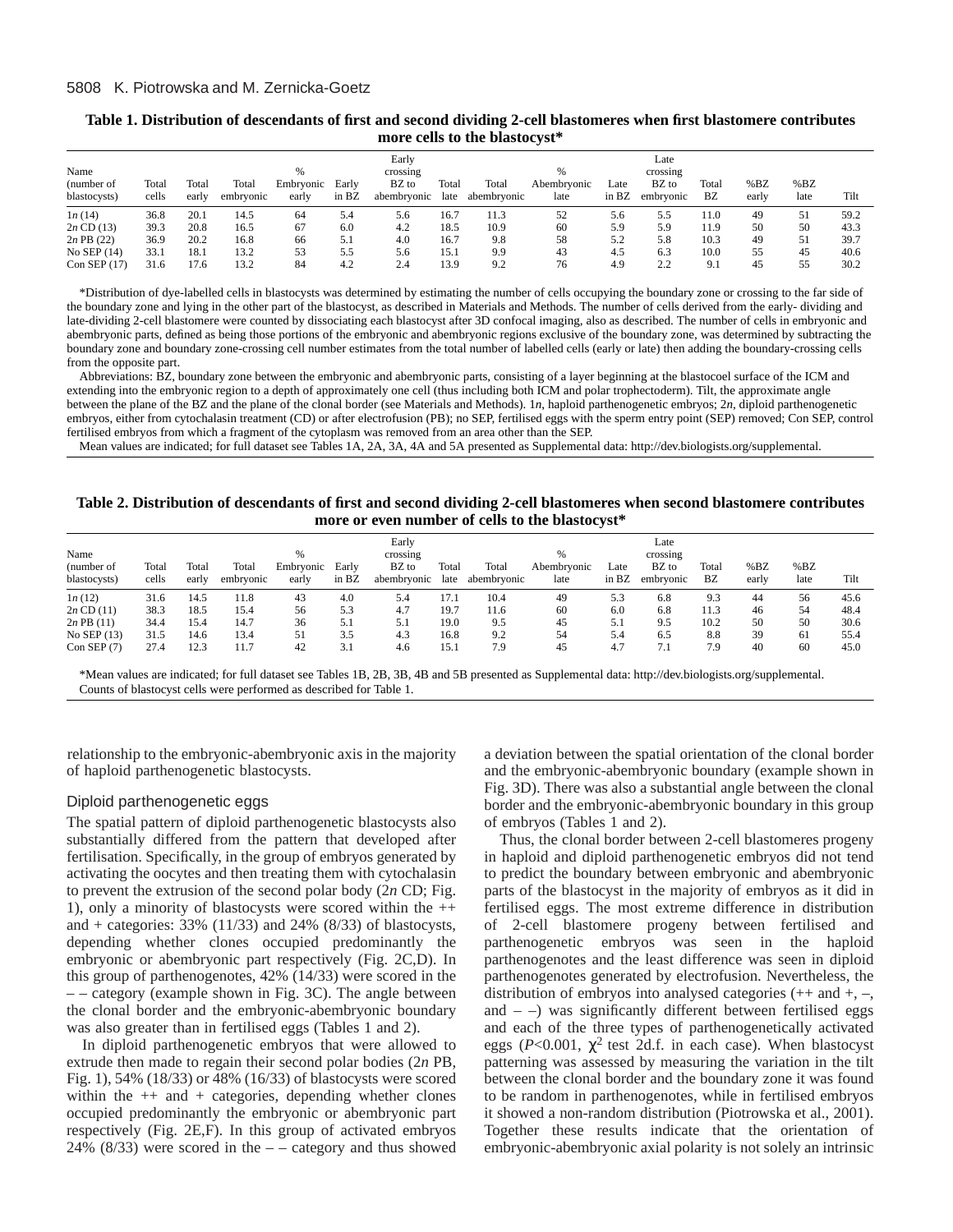property of the egg itself and indicates that fertilisation plays a role in establishing it.

# **Parthenogenetic eggs differ from fertilised eggs in that the first 2-cell blastomere to divide does not necessarily contribute a majority of cells to the blastocyst**

The differences in behaviour of clones in parthenogenetic embryos versus fertilised ones was further clarified by determining the number of cells in the blastocyst descended from each 2-cell blastomere. In fertilised eggs one blastomere cleaves ahead of the other at the 2- to 4-cell stage transition. The first dividing blastomere contributes more cells to the blastocyst (Piotrowska et al., 2001). This is not necessarily a result of the persistence of shorter subsequent cell cycles in this lineage and may be accounted for solely by the earlier division at the first cycle (Kelly et al., 1978; Graham and Deussen, 1978). Because in fertilised embryos it is the progeny of the 2 cell blastomere inheriting the sperm entry position that have been shown to maintain a division advantage, we wondered whether a similar tendency to divide earlier would be maintained in parthenogenetic blastomeres.

To assess this we analysed the number of cells in the blastocyst derived from the first and the second blastomere to divide in all three groups of parthenogenotes (Fig. 3E,F). We found that while in the majority (76%, 37/49) (Piotrowska et al., 2001) of fertilised embryos the 2-cell blastomere that divides earlier contributes more cells to the blastocyst, this was not the case for parthenogenetic embryos. Only in half (54%, 14/26) of haploid parthenogenotes did the first 2-cell blastomere to divide contribute more cells to the blastocyst (Table 1). In the remaining embryos, the 2-cell blastomere dividing first contributed either an equal number or fewer cells (Table 2). A similar conclusion was reached following the analysis of diploid parthenogenetic eggs generated by cytochalasin treatment. Again only half (55%, 13/24) of embryos showed the first 2-cell blastomere to divide to contribute more blastocyst cells (Tables 1 and 2). However diploid parthenogenetic embryos in which the second polar body had been electrofused back into the egg appeared to behave more like fertilised embryos in this respect. In this group the proportion of embryos in which the first blastomere to divide made a greater contribution to the blastocyst was higher (67%, 22/33) than in the two other groups of parthenogenetic embryos (Table 1 and Table 2). Thus fertilisation appears to have an effect on the timing of cell division that to some extent might be mimicked by the experimental manipulations to generate parthenogenetic embryos through electrofusion.

To confirm that fertilised and parthenogenetic embryos differ in their ability to maintain the order of their blastomere divisions, we followed the first two cleavages in two such groups. In fertilised embryos, we first marked the fertilisation cone (appearing at the site of sperm entry) with fluorescent beads. In agreement with our previous observations (Piotrowska and Zernicka-Goetz, 2001), we found that the bead marked the first dividing blastomere in 47% of 30 analysed embryos (group A), was found between the two blastomeres in 26.5% of embryos (group B), and was associated with the later dividing blastomere in the 26.5% of embryos (group C). After labelling 2-cell blastomeres with dyes we found that in the great majority

of embryos from group A (93%, 13/14), the first dividing 2-cell blastomere again divided first, up to the 5-cell stage. In 62.5% of embryos from group B the first blastomere to divide again divided earlier, while in group C, there was an equal chance of first and second blastomere to divide to enter the subsequent division before their sisters. In the case of parthenogenotes (1*n*) only in 60% (12/20) of embryos did the 2-cell blastomere that divided first also divide first in the next cleavage division (to the 5-cell stage). When the same group of embryos was analysed at the 8-cell stage both 2-cell blastomeres had contributed an equal number of cells in 85% (17/20) of cases. In 10% (2/20) of the remaining embryos, 5 cells were derived from the earlier-dividing blastomere and in 5% (1/20), 5 cells were derived from the later dividing one. Thus, both sets of observations lead to the same conclusion: that while in fertilised eggs there is a strong tendency for at least some of the progeny of the first blastomere to divide to maintain their division advantage this is not the case in eggs not penetrated by sperm.

# **The order of division alone appears insufficient to establish the fate of the 2-cell blastomeres**

Our studies showed that parthenogenetic eggs differ from fertilised eggs in that the discrepancy in division times between the 2-cell blastomeres progeny was not preserved during development. Thus, we wondered whether this could account for differences in embryonic pattern. If so this would mean that the patterning develops exclusively on the basis of cleavage division order. A way to test this possibility was for us to focus our analysis on the subset of activated embryos that behaved more like fertilised eggs, in that the first blastomere to divide contributed more cells to the blastocyst. We then asked if this subset behaved similarly to fertilised eggs in showing a strong preferential contribution of the first dividing 2-cell blastomere to the embryonic part (Table 1 and Tables 1A, 2A and 3A in Supplemental data: [http://dev.biologists.org/supplemental/\).](http://dev.biologists.org/supplemental/) We found that it did not in any of the three groups of parthenogenetic eggs.

Our earlier study of fertilised eggs included an analysis of both early and late blastocysts (Piotrowska et al., 2001). If those data are reanalysed, focusing only on fertilised embryos in which the first blastomere to divide contributed a majority of the blastocyst cells, we find that on average 86% of the embryonic part is derived from this cell. This value differs statistically from the corresponding value for all three groups of parthenogenetic embryos (*t*-test, *P*<0.001). Specifically, in the group of haploid parthenogenotes, on average only 64% of the embryonic part consisted of the progeny of the first blastomere to divide (Table 1 and Table 1A in Supplemental data: [http://dev.biologists.org/supplemental/\).](http://dev.biologists.org/supplemental/) In the same group of embryos, on average only 52% of the abembryonic part consisted of progeny of the second blastomere to divide. Most noticeably, there was no single embryo in which the first blastomere to divide made an exclusive or nearly exclusive (≥90%) contribution to the embryonic part (Table 1A in Supplemental data: [http://dev.biologists.org/supplemental/\).](http://dev.biologists.org/supplemental/) This was in contrast to fertilised eggs, in which in a substantial proportion of embryos the first blastomere to divide made an exclusive (6/49) or  $\geq$ 90% (14/49) contribution to the embryonic part (Piotrowska et al., 2001). In those parthenogenetic embryos in which the second blastomere to divide contributed more blastocyst cells, slightly more than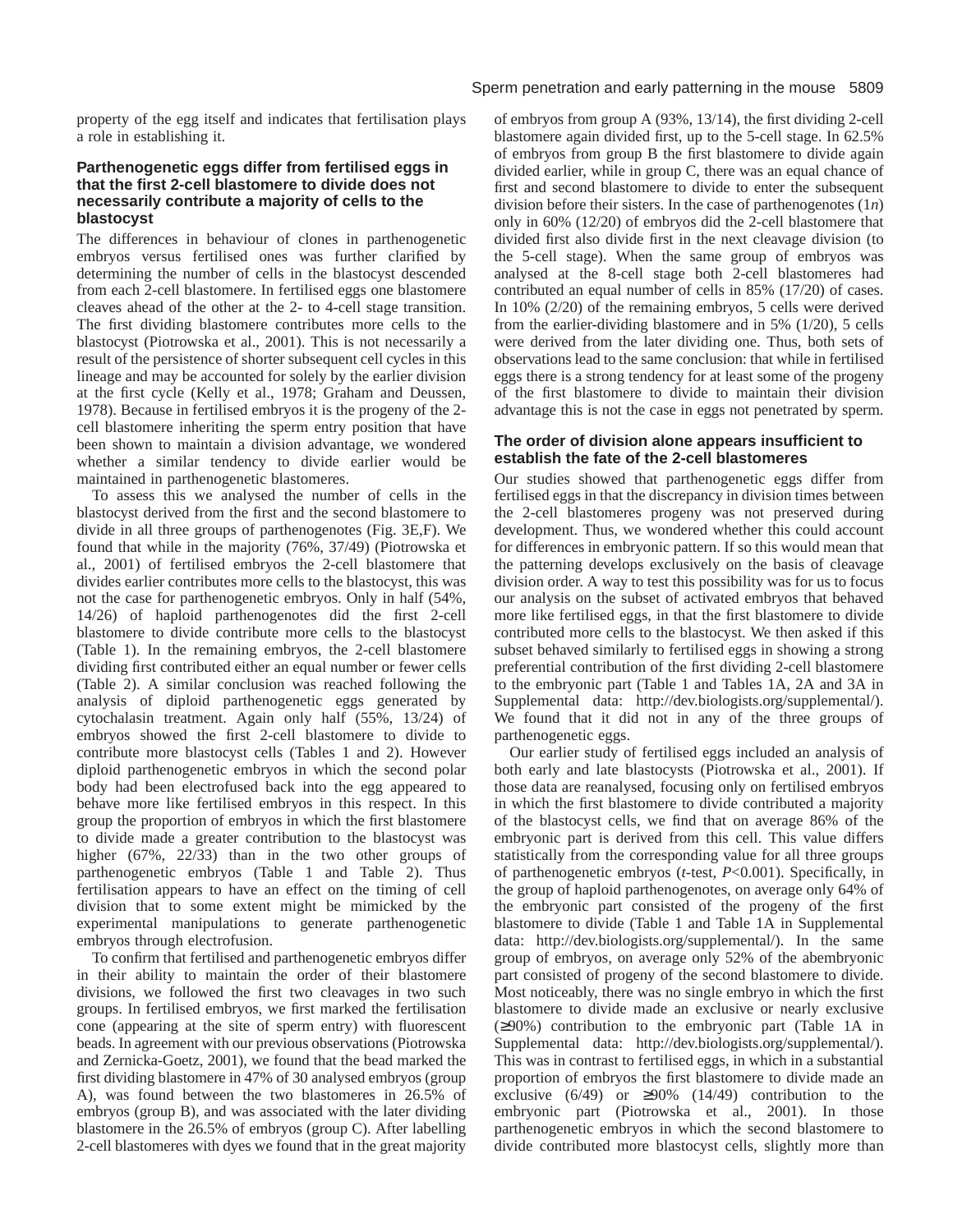### 5810 K. Piotrowska and M. Zernicka-Goetz

**Fig. 4.** Disruption of the cortical cytoplasm associated with the position of the sperm entry disturbs spatial patterning of the blastocyst. (A) Fertilisation cone (fc) of freshly fertilised eggs was marked by attaching a fluorescent bead at the time of polar body (pb) extrusion. (B) 2-3 hours later, after the male pronucleus (mp) started to migrate toward the female pronucleus (fp) at the egg centre, the cortex and the associated cytoplasm marked by the bead was removed. (C) Fragment of excised cytoplasm. Next, the site of the operation was re-labelled with another fluorescent bead (not shown). Blastomeres at the 2-cell stage were labelled with different coloured dyes and the distribution of cells was examined by the confocal sectioning at the blastocyst stage. (D) An individual section of such a blastocyst. The clonal border of the 2-cell stage progeny (marked by yellow dashed line) is tilted with respect to the boundary zone between the embryonic and



abembryonic parts (white dashed lines). A fluorescent bead (pale green) is visible. (E) A control experiment in which another region of the cortex of the zygote, approximately 90° from the fertilisation cone, was removed instead. (F) Fragment of excised cytoplasm. Resulting eggs from such a manipulation (G) were labelled at the 2-cell stage as before and cultured to the blastocyst stage. (H) An individual section of such a blastocyst showing distribution of labelled cells. Scale bar: 25  $\mu$ m (in A for A,B,C,E,F,G and In D for D,H).

half of the embryonic part (57%) consisted of its descendants. In this group there was only one embryo  $(1/12)$  in which the second blastomere to divide made a nearly exclusive contribution to the embryonic part (Table 1B in Supplemental data: [http://dev.biologists.org/supplemental/\).](http://dev.biologists.org/supplemental/)

This outcome was similar whether the parthenogenetic embryos were haploid or diploid. In the subset of diploid parthenogenotes treated with cytochalasin in which the first blastomere to divide contributed more cells, it contributed on average 67% of the embryonic part (Table 1 and Table 2A in Supplemental data: [http://dev.biologists.org/supplemental/\).](http://dev.biologists.org/supplemental/) In the other subset, in which the second blastomere to divide contributed more or an equal number of cells, it contributed 44% of the embryonic part (Table 2 and Table 2B in Supplemental data: [http://dev.biologists.org/supplemental/\).](http://dev.biologists.org/supplemental/) Similarly in a comparable subset of diploid parthenogenetic embryos generated by electrofusion, an average of 66% of the embryonic part was occupied by the progeny of the first blastomeres to divide when they contributed more cells to the blastocysts (Table 1 and Table 3A in Supplemental data: <http://dev.biologists.org/> supplemental/). Moreover, no single embryo in this group showed an exclusive (and only one ≥90%) contribution of early dividing descendants to the embryonic part.

Taken together these results indicate that unlike fertilised eggs, there is not a strong tendency for the 2-cell blastomeres of parthenogenetic eggs to follow embryonic or abembryonic fates. Moreover, this does not appear to be attributable to an exclusive role for sperm in influencing the timing of the second cleavage because even when the progeny of the first parthenogenetic blastomere to divide maintain a division advantage, they do not show such a strong predisposition to occupy the embryonic part of the blastocyst, as observed in fertilised eggs.

# **Removal of the cortical cytoplasm associated with the position of sperm entry in zygotes disturbs spatial patterning of the blastocyst**

The above experiments indicated that fertilisation provides a

bias in establishing the fate of blastomeres that is not achieved solely by an effect on the timing of cell division. Fertilisation of the mouse oocyte results in at least 3 events: introduction of the male set of chromosomes and other sperm components into the egg, global egg activation as well as localised changes at the site of the sperm entry. Because previous experiments observed a correlation between the position of the fertilisation cone at the site of sperm entry and the pattern of cleavage (Piotrowska and Zernicka-Goetz, 2001; Plusa et al., 2002b), we decided to test directly the importance of localised events imposed upon the blastocyst axial organisation by sperm penetration. With this aim we surgically removed cortical cytoplasm either at the site of sperm entry (Fig. 4A-D) or, in a control group of embryos, from elsewhere on the embryo surface (Fig. 4E-H). At the 2-cell stage we labelled blastomeres, observed their order of division to the 4-cell stage, and then allowed the embryos to develop to the blastocyst.

When we analysed the distribution of blastocyst cells between the embryonic and abembryonic parts with respect to the boundary zone, only 37% (10/27) of embryos in which cortical cytoplasm associated with sperm entry was removed fell into the  $++$  and  $+$  category when the embryonic part was analysed, and 52% (14/27) when the abembryonic part was considered. This compared with 75% (18/24) and 79% (19/24), respectively, of control manipulated embryos. When the sperm entry-associated cortex was removed, 30% (8/27) of blastocysts scored in the  $-$  – category, compared with only 4% (1/24) in the control group. Thus while the control manipulated eggs are similar to non-manipulated fertilised eggs, in that descendants of the 2-cell blastomeres tend to occupy either the embryonic or abembryonic parts, this tendency is lost following surgical removal of cortical cytoplasm around the site of sperm entry.

An analysis of the timing of the division of the 2-cell blastomeres' progeny led to a similar conclusion. Out of 27 blastocysts developed from eggs with the sperm entry cortical cytoplasm removed, only half (14/27) had a greater number of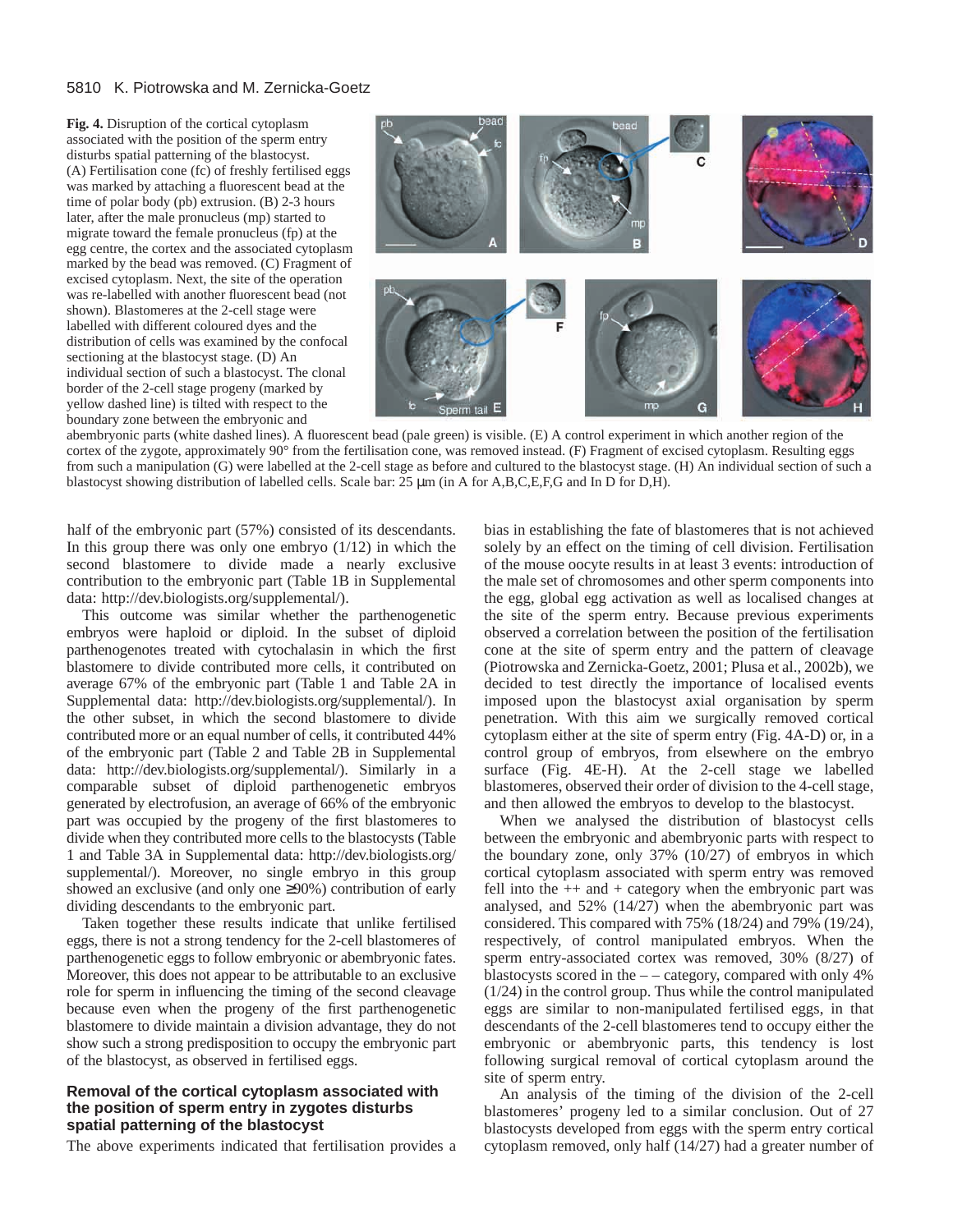cells derived from the first dividing blastomere (Tables 1 and 2; Table 4A and 4B in Supplemental data: [http://dev.biologists.org/supplemental/\).](http://dev.biologists.org/supplemental/) Also there was no tendency of this first 2-cell blastomere to divide to contribute the majority of the embryonic part. Thus on average only 53% of the embryonic part was derived from the first blastomere to divide when this contributed a greater proportion of the blastocyst cells and 51% when it contributed a lesser portion (Tables 1 and 2). These results indicate that in fertilised embryos lacking cortical cytoplasm around the sperm entry there was a roughly equal possibility of the embryonic part being developed from either 2-cell blastomere. By contrast, when a sector of cortical cytoplasm was removed from the sperm entry site, the tendency for the first dividing 2-cell blastomere to contribute more cells to the blastocyst remained. Although not as dramatic as in non-manipulated embryos it was still seen in 71% (17/24) of blastocysts (Tables 1 and 2). In those control manipulated blastocysts in which there were more cells derived from the first dividing 2-cell blastomere, it contributed on average 84% of the embryonic part (Table 1; Table 5A in Supplemental data: <http://dev.biologists.org/> supplemental/). This figure is similar to a contribution of 86% of the embryonic part by the first dividing blastomere in nonmanipulated fertilised embryos (Piotrowska et al., 2001). Moreover, within this control group, the earlier dividing 2-cell blastomere made an exclusive or nearly exclusive contribution to the embryonic part in 47% (8/17) of embryos (Table 5A, in Supplemental data: [http://dev.biologists.org/supplemental/\).](http://dev.biologists.org/supplemental/) This was not observed in the embryos with the sperm entryassociated cortical cytoplasm removed. Thus despite the surgical manipulation of control eggs there is relatively little loss of normal embryo patterning. We conclude that the disruption of the cortical cytoplasm specifically in the region of sperm penetration does indeed influence the pattern of blastocyst development.

# **DISCUSSION**

In the majority of fertilised mouse eggs the first cleavage gives cells that show a tendency to follow distinguishable fates – one divides first and contributes predominantly embryonic cells while the other shows predominantly an abembryonic fate (Piotrowska et al., 2001). Here we show that such tendency of two halves of the egg to follow these different destinies is missing in embryos that develop without sperm penetration. Moreover, whereas in fertilised embryos the first 2-cell blastomere to divide contributes more cells to the blastocyst, the first dividing blastomere in parthenogenetic embryos does not necessarily do so. Both of these observations point to specific events associated with sperm penetration that participate in biasing the fate of 2-cell embryo blastomeres.

Because the plane of the first cleavage division correlates with both the position of the previous meiotic division – the animal pole (Plusa et al., 2002a) and the position of the fertilisation cone that marks the sperm entry (Piotrowska and Zernicka-Goetz, 2001; Plusa et al., 2002b), the question arises of the extent of the role of the oocyte, and that of the sperm in setting up early embryo patterning. It could be argued that allocation of the progeny of 2-cell blastomeres in diploid parthenogenetic blastocysts differs from that in normal

embryos because their animal pole has been perturbed by either cytochalasin treatment or electrofusion. This could disturb factor(s) at the animal pole that influence the first cleavage orientation. For this reason we also examined two experimental situations in which the animal pole was not perturbed. But here again we found that development of embryonic-abembryonic patterning in relation to the first cleavage was lost. The first of these was in haploid parthenogenetic eggs. In this case, the second meiotic division was not perturbed and the resulting polar body subsequently came to lie between the 2-cell blastomeres. Thus the first cleavage divided the egg along the animal-vegetal axis as it did in fertilised eggs. Yet the two blastomeres did not follow predominantly embryonic or abembryonic fates. This suggests that the division of the embryo into its two distinct parts cannot exclusively depend on the information provided by the animal pole alone. That the failure of such embryos to develop normal polarity is related to the absence of fertilisation rather than haploid development per se, is indicated by experiments in which the cortical cytoplasm at the sperm entry position was surgically removed from fertilised eggs. In such surgically manipulated eggs, the first cleavage also continued to respect the spatial information provided by the animal pole, but it no longer divided the zygote into blastomeres with embryonic or abembryonic destinies. If cortical cytoplasm was removed in control embryos at approximately 90° to the sperm entry site then the first cleavage did tend to divide the egg into these two blastocyst parts. These experimental situations indicate that when sperm does not participate in development, the tendency for the embryo to be partitioned into embryonic and abembryonic parts at the first cleavage is lost.

Can we determine whether sperm polarises the embryo directly or exerts its effect through the order of cell division? Our findings that the patterning of the fertilised and parthenogenetic embryos are different and yet both show asynchronous early divisions seem at first sight to indicate that the sperm penetration may have a directly polarising effect. However, we have unexpectedly observed that, unlike fertilised eggs, the progeny of the first blastomere to divide in parthenogenetic eggs show no tendency to retain their division advantage. The one exceptional group in this respect are parthenogenetic eggs subjected to electrofusion. At present we cannot conclude whether the ability of one 2-cell blastomere to retain a division advantage in this group of eggs relates to a response to the electric field or the process of fusion that is mimicking some aspect of sperm penetration. Regardless of the explanation, this 'electrofused' group of parthenogenotes is similar to the other groups in showing no strong tendency for progeny of the first dividing 2-cell blastomere to occupy predominantly the embryonic part of the blastocyst as occurs in fertilised eggs. This is despite the net difference in number of progeny derived from the early dividing versus later dividing 2-cell blastomere in parthenogenetic embryos being often similar to fertilised ones. This therefore suggests that the order of cleavage itself might not be the sole factor responsible for assigning cells to the embryonic and abembryonic parts. It does not however preclude the possibility that in fertilised eggs the sperm might contribute to defining embryonic pattern by influencing the order of cleavage.

Taken together, our results provide a strong support for previous findings that fertilising sperm has a role in early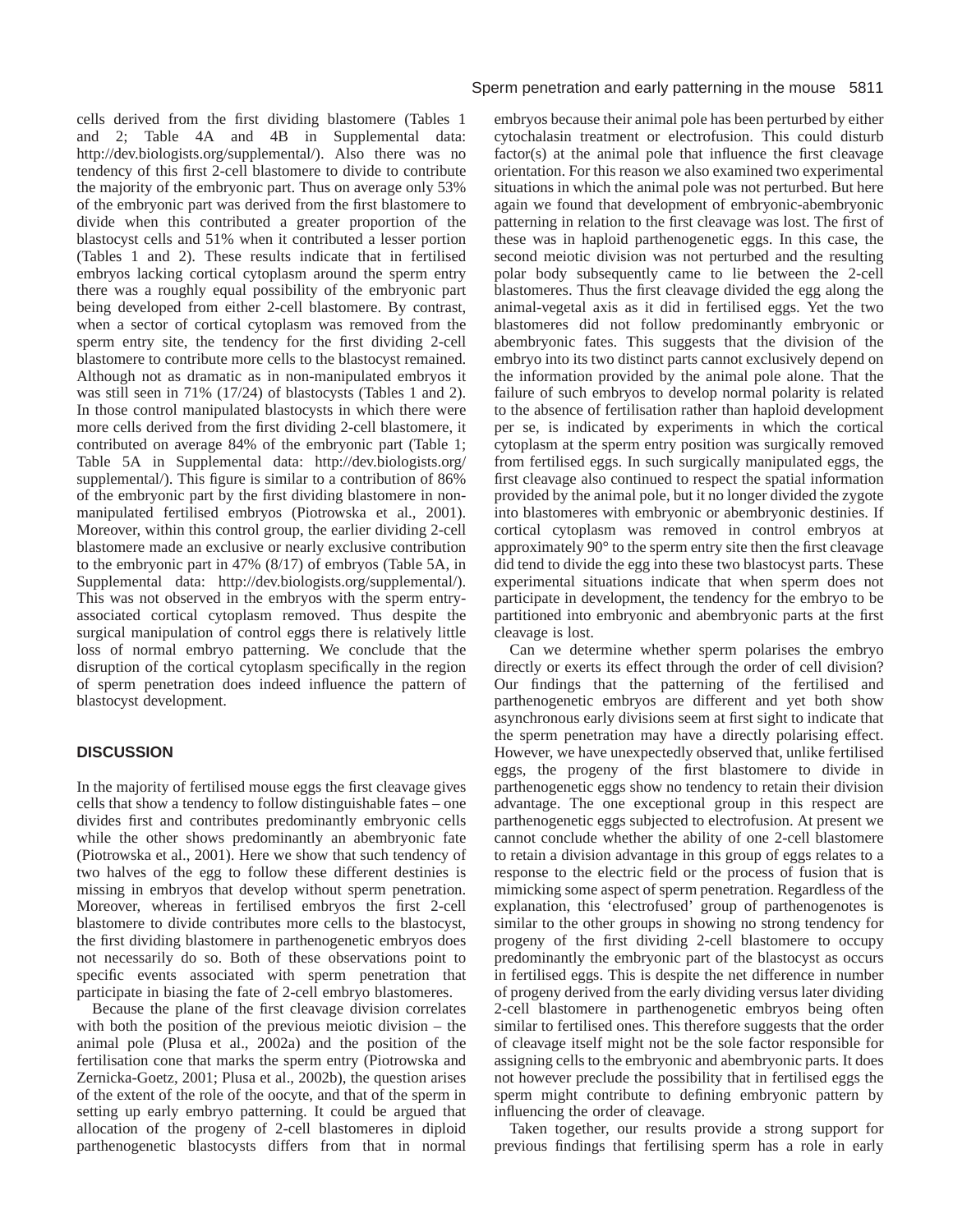### 5812 K. Piotrowska and M. Zernicka-Goetz

patterning of the embryo in normal, unperturbed development (Piotrowska and Zernicka-Goetz, 2001; Plusa et al., 2002b). They do not support the notion of Davis and Gardner (Davis and Gardner, 2002) who concluded that since they could not detect a relationship between the localisation of sperm components within the egg and the first cleavage plane, fertilisation plays no role. Davis and Gardner (Davis and Gardner, 2002) also criticised the use of lectins to mark the region of the fertilisation cone in previous experiments, arguing that this method should preferentially mark the zona pellucida. However, they overlooked the observations that even zona-denuded eggs could be marked in this way and the marker still remained close to the cleavage plane in the majority of embryos (Plusa et al., 2002b). Their references to the Concanavalin A and phytohaemagglutinin binding properties of the zona pellucida and the egg surface (excluding the fertilisation cone) do not discredit the observation that the beads remained bound to the plasma membrane. While the precise mechanism for bead attachment is difficult to ascertain, it may have been due to initially weak affinities that are at later stages enhanced by recruitment of lectin-binding receptors from adjacent membrane. Davis and Gardner (Davis and Gardner, 2002) were also inaccurate in their criticism of control experiments to ensure that surface markers maintained their relative positions. Contrary to their assertion, a control with microspheres placed randomly at the equator of the egg as well as adjacent to, or diametrically opposite, the second polar body was performed (Piotrowska and Zernicka-Goetz, 2001). Furthermore, the validity of such markers was demonstrated by Plusa et al. (Plusa et al., 2002b) through the use of double labelling techniques to mark independent sites and thereby show that only the bead attached to the fertilisation cone and not one attached to a random position, tends to mark the first cleavage plane. The possibility cannot be ruled out that pressure placed on the fertilisation cone by positioning the marker bead could itself have influenced the plane of cleavage. Nevertheless, beads positioned in this way did come to lie on the boundary between the embryonic and abembryonic parts in the majority of blastocysts suggesting that 2-cell blastomeres have a tendency to follow distinguishable fates, a finding confirmed by lineage tracing studies (Piotrowska and Zernicka-Goetz, 2001; Piotrowska et al., 2001). Perhaps then the differences between the conclusions reached by ourselves and Davis and Gardner lie in different parameters that were scored by the two groups; cortical events and the fertilisation cone, on the one hand and internal events, localisation of sperm components taken up by the egg, on the other.

Where then does the 'cue' provided by sperm entry act? Since the partitioning of the embryo into its future embryonic and abembryonic parts by the first cleavage can be disturbed by changes in the cortical cytoplasm associated with the site of sperm entry, it can be concluded that the cue provided by sperm does not reside exclusively within, nor is it directly associated with, the male pronucleus. However, the relative positioning of the male and female pronuclei may be important for spindle orientation as their two sets of chromosomes do not mix for the first division cycle (Mayer et al., 2000). If this were the case, it is possible that a potential secondary effect of micromanipulation could be to disrupt the position of the male pronucleus in relation to the female counterpart and thereby disrupt patterning. We are unable to exclude this possibility.

However as manipulating even control embryos could interfere with the position of male and female pronuclei, it seems more likely that the disruption of patterning following removal of the fertilisation cone site reflects rather the importance of the localised events at this site. Our study does not allow us to distinguish whether it is a response of the egg at the site of sperm entry itself or a local concentration of specific sperm components (Hewitson et al., 2002) that is important for early patterning. Either of these in turn might be reflected in the changes of organisation of the egg cortex we see after sperm entry that may be in some way analogous to the rearrangements of the cortex of the *Xenopus* egg that occur upon sperm penetration **(**Vincent and Gerhart, 1987; Gerhart, 1991).

Could it be that besides the information provided by the animal pole to orient the first cleavage, the egg has an additional role in establishing embryo polarity? We note that there is some patterning, although significantly reduced, in diploid parthenogenetic embryos that have been subjected to electrofusion. Does this mean that the egg has some inherent patterning and if so is it partially activated by electrofusion as it would be by fertilisation? We certainly take into account this possibility and at present cannot determine the extent to which the role of the sperm is to activate pre-existing elements of polarity in addition to provide a 'cue' that breaks the egg's symmetry.

It is difficult to be certain of the later developmental consequences of the failure of the first cleavage to partition cells between embryonic and abembryonic parts in parthenogenetically activated embryos. This is because such embryos normally die shortly after implantation because of lack of expression from the paternally derived genes (McGrath and Solter, 1984; Barton et al., 1984). However, given that when a male pronucleus is transplanted to a parthenogenetic egg the resulting embryo can develop to term (Mann and Lovell-Badge, 1984) the early patterning events we describe here are unlikely to be essential for further development. Indeed, the mouse embryo is highly regulative in its development and thus there are likely to be means of countering spatial perturbations imposed at early developmental stages. Hopefully an analysis of the reestablishment of patterning following its perturbation should give us valuable clues to the mechanisms that operate in normal egg development.

We thank David Glover, Stephen Frankenberg, Jonathon Pines, Roger Pedersen and Chris Graham for their comments on the draft of this manuscript. M. Z. G. is grateful to the Wellcome Trust for their support. K. P. thanks Marie Currie for the Fellowship.

### **REFERENCES**

- Barton, S. C., Surani, M. A. and Norris, M. L. (1984). Role of paternal and maternal genomes in mouse development. *Nature* **311**, 374-376.
- Bennett, J. (1982). Sperm entry point is related to early division of mouse blastomeres. *J. Cell Biol*. **95**, 163a.
- **Davis, T. J. and Gardner, R. L.** (2002). The plane of first cleavage is not related to the distribution of sperm components in the mouse. *Hum. Reprod.* **17**, 2368-2379.
- Gardner, R. L. (2001). Specification of embryonic axes begins before cleavage in normal mouse development. *Development* **128**, 839-847.
- **Gerhart, J., Doniach, T. and Stewart, R.** (1991*).* In *Gastrulation: Movements, Patterns and Molecules* (ed. R. Keller, Clark, WH Griffin), pp. 57-76. New York: Plenum.